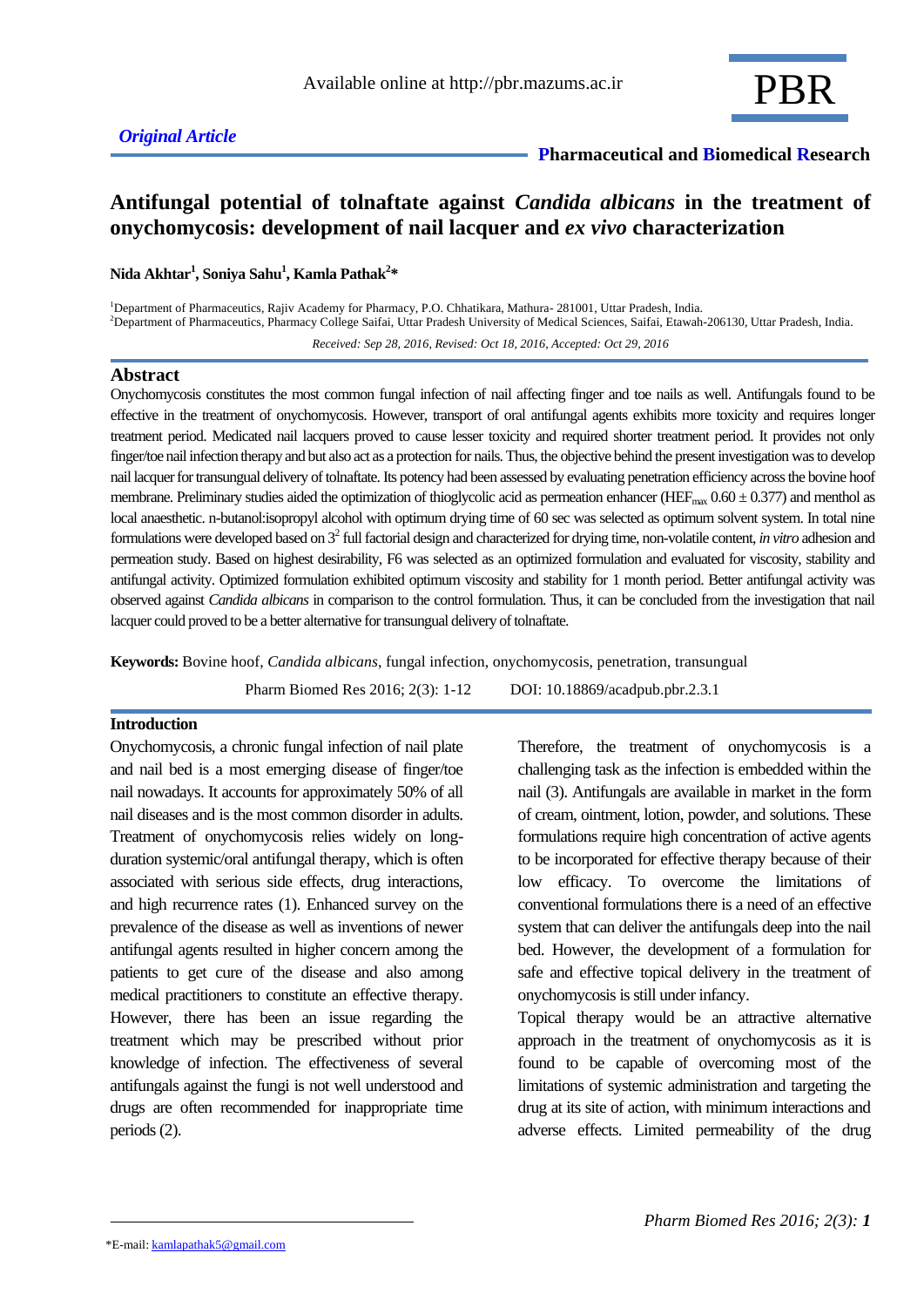through nail plate and blood supply in the affected area might lead to sub-therapeutic concentration and can be overcome via topical application (4). Further, most of the conventionally used formulations are not specifically adapted to the nail since they are readily removed by rubbing or washing (5). To overcome these barriers, ungual delivery can be opted for the delivery of drug across the nail plate. Medicated nail lacquer formulations have been developed for effective ungual delivery of antifungals to improvise the treatment of onychomycosis. In one of our in-house research reports, potential of nail lacquer has been investigated for the treatment of psoriasis. A safe, stable, and efficacious nail lacquer of isotretinoin was formulated for effective topical clinical application. Drug targeting has been done into the nail bed in order to treat nail psoriasis (6). So, the development and evaluation of nail lacquer for its therapeutic efficacy is a well-established concept. Tolnaftate, N-methyl-n-(3-methylphenyl)-1-(naphthalene-2-yloxy) methanethioamide (thiocarbamate derivative) being antifungal agents, is reported to be used in the treatment of onychomycosis. It is a BCS class IV drug and possessed low aqueous solubility (0.00054 mg/mL) and penetration (7). Low penetration potential limits its therapeutic efficacy in the treatment of nail infections that reaches deeper into the nail bed. Most of the conventionally available topical formulations like creams, ointments and gels, are not specifically adapted to the nail as they can readily undergo removal by rubbing, whipping or washing. Their impermeability at the site of application is responsible for their in-effectiveness. Various researchers have put forward their inputs in improving the penetration of tolnaftate for better efficacy

and localized drug delivery (8). Topical liposomal gel was formulated by Meghana et al to improve the drug delivery had shown the limitation of drug leakage and limited entrapment efficiency (9). So, there is a need of the formulation that can overcome the barrier of poor penetration with improved therapeutic efficacy and better patient compliance. Thus, with this objective present research work was focused to devise a novel lipophilic matrix based system of tolnaftate with relevant permeation characteristics. Drug targeting was achieved to the nail bed and nail matrix by ungual delivery for the effective management of onychomycosis.

## **Materials and methods**

## *Materials*

Tolnaftate was obtained as a gift sample from Siemen Laboratories (Gurgaon, India). Eudragit RS 100 was procured from Evonik Roehm Pharma polymers (Essen, Germany). Thioglycolic acid (TGA) was obtained from Hi media Labs Ltd (Mumbai, India). Menthol was obtained from K. M. Chem Ltd (Mumbai, India). nbutanol was procured from SD-Fine Chem Ltd (Mumbai, India). Isopropyl alcohol was obtained from SD-Fine Chem Ltd (Mumbai, India). Poylethylene glycol 400 was obtained from Sigma Aldrich Ltd (U.S.A). Glycerol was obtained from SD-Fine Chem Ltd (Mumbai, India).

#### *Preliminary investigation*

#### *Solvent system ratio optimization*

Optimization of solvent system was done to achieve optimum drying time of nail lacquer film. Four blank formulations were prepared by varying the ratio of solvent system n-butanol and isopropyl alcohol (Table 1).

| <b>Ingredients</b>                | S1  | S <sub>2</sub> | <b>S3</b> | S4  |
|-----------------------------------|-----|----------------|-----------|-----|
| Eudragit RS 100 (% $w/v$ )        | 10  | 10             | 10        | 10  |
| PEG 400 (% $v/v$ )                | 10  | 10             | 10        | 10  |
| Glycerol (% $v/v$ )               | 10  | 10             | 10        | 10  |
| n-Butanol: Isopropyl alcohol (ml) | 1:1 | 1:3            | 1.5       | 1.7 |
| Drying time (sec)                 | 140 | 76             | 60        | 36  |

| Table 1 Selection of optimum ratio of desired solvent system |  |  |
|--------------------------------------------------------------|--|--|
|--------------------------------------------------------------|--|--|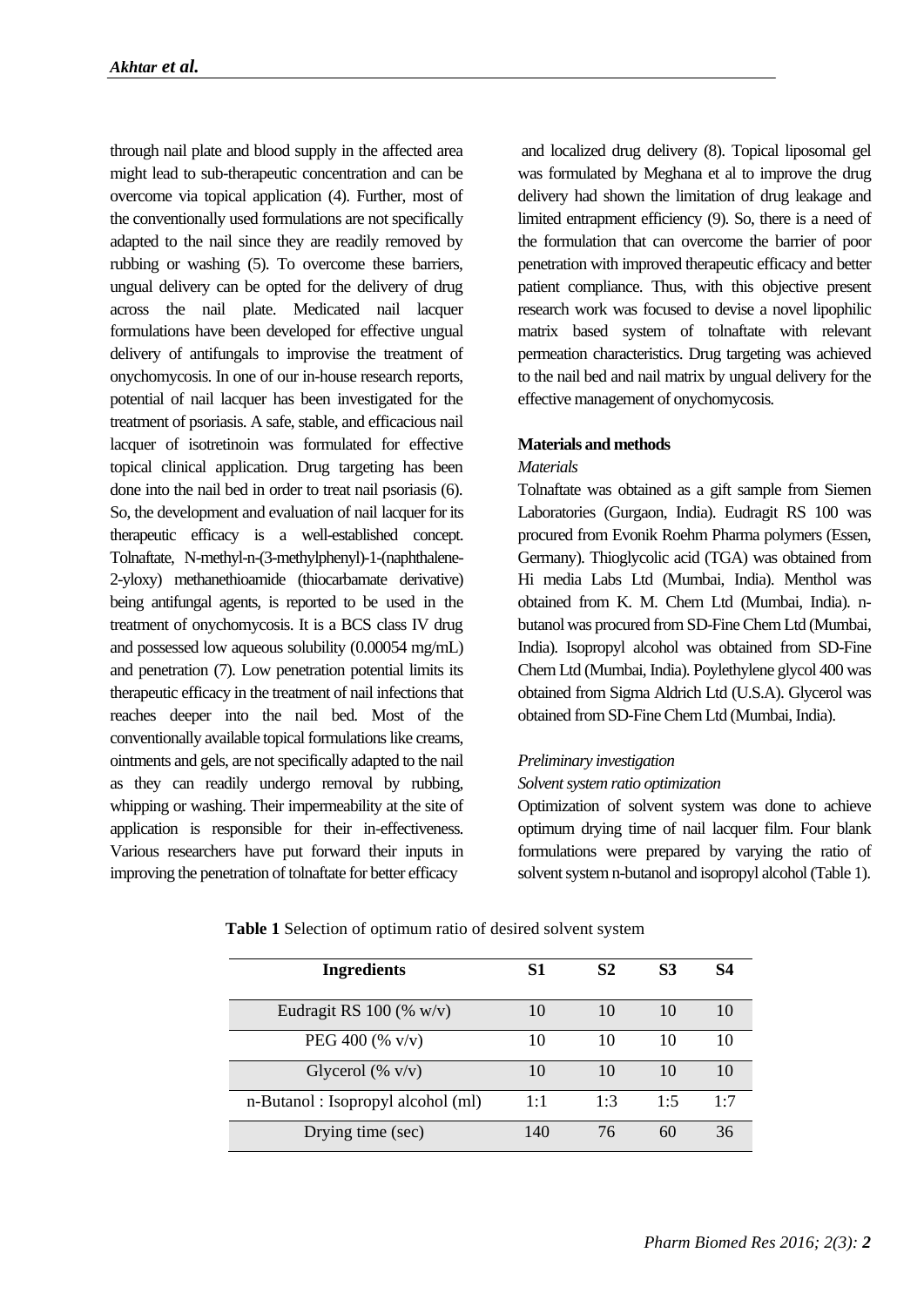Concentration of Eudragit RS 100 (film forming agent), PEG 400 and glycerol (plasticizers) were kept constant. An area of  $4.0 \times 4.5$  cm<sup>2</sup> was marked on glass petridish to which a uniform layer of formulation (0.2 mL) was applied using nail lacquer brush. Drying time of formulation(s) was determined and the solvent system that showed optimum drying time was selected (6).

## *Hydration enhancement factor (HEF)*

Pre-weighed human nail clippings were kept in 1 mL aqueous solution (5 %w/v) of each permeation enhancer in a glass vial. Simultaneously control was maintained in another glass vial in 1 mL deionised water. Glass vials were sealed and kept at  $25 \pm 2$  °C for a time period of 24 h. Nail clippings were removed from glass vials and tissue paper was used to remove any residue from the surface of nail clipping. Nail clippings were then weighed and HEF was calculated using equation 1. On the basis of HEF, best permeation enhancer was selected.

Hydration enhancement factor was calculated using the following equation:

 $HEF=W_{P}/W_{W}$  (Eq.1) Where

HEF = Hydration enhancement factor calculated for 24 h.  $W_P$  = Percent weight gain of nail clipping exposed to permeation enhancer.

 $W_W$  = Percent weight gain of nail clipping exposed to water (control).

For the preparation of nail lacquer  $3<sup>2</sup>$  full factorial design was selected. A total of nine formulations were developed (Table 2). Concentration of Eudragit RS 100 and TGA were selected as independent variables. *In vitro* adhesion and cumulative amount of drug permeated per unit area were taken as dependent variables. Data obtained were then subjected to Design Expert Software version 9.0.5.1 (State Ease, Inc., Minneapolis, USA) and analyzed statistically. 3D response plots were generated to estimate simultaneous influence of Eudragit RS 100 and TGA on dependent variables.

# *Preparation of nail lacquer*

## *Simple mixing*

Mixture of solvent system containing n-butanol and isopropyl alcohol (in 1:5 ratio) was prepared. Eudragit RS 100 was sonicated in one part of solvent and to another part drug (1.0% w/v) was dissolved by manual shaking. To the above prepared mixture, glycerol, PEG 400, thioglycolic acid and menthol were incorporated and stirred for another 30 min. A total of nine formulations were prepared and stored until evaluation.

## *Evaluation of nail lacquer*

Evaluation of the developed nail lacquer was carried out as per Bureau of Indian Standards, IS 9245:1994 (10).

| <b>Formulation</b> | <b>Tolnaftate</b>  | <b>TGA</b>        | Eudragit           | <b>PEG</b>      | <b>Glycerol</b>    | <b>Menthol</b>              | n-butanol: |
|--------------------|--------------------|-------------------|--------------------|-----------------|--------------------|-----------------------------|------------|
| Code               | $(\frac{9}{6}W/v)$ | $(\frac{6}{\pi})$ | $(\frac{9}{6}W/v)$ | $(\frac{6}{W})$ | $(\frac{9}{6}W/v)$ | $(\frac{6}{9} \text{ W/v})$ | <b>IPA</b> |
|                    |                    | $\mathbf{X}_1$    | $\mathbf{X}_2$     |                 |                    |                             |            |
| F1                 |                    | $2.5(-)$          | $5(-)$             | 3               | 3                  | 5                           | 1:5        |
| F2                 |                    | 5(0)              | $5(-)$             | 3               | 3                  | 5                           | 1:5        |
| F <sub>3</sub>     |                    | $10 (+)$          | $5(-)$             | 3               | 3                  | 5                           | 1:5        |
| F <sub>4</sub>     |                    | $2.5(-)$          | 10(0)              | 3               | 3                  | 5                           | 1:5        |
| F <sub>5</sub>     |                    | 5(0)              | 10(0)              | 3               | 3                  | 5                           | 1:5        |
| F6                 |                    | $10 (+)$          | 10(0)              | 3               | 3                  | 5                           | 1:5        |
| F7                 |                    | $2.5(-)$          | $15 (+)$           | 3               | 3                  | 5                           | 1:5        |
| F <sub>8</sub>     |                    | 5(0)              | $15 (+)$           | 3               | 3                  | 5                           | 1:5        |
| F <sub>9</sub>     |                    | $10 (+)$          | $15 (+)$           | 3               | 3                  | 5                           | 1:5        |
| $F10*$             |                    | 7.5               | 12.5               | 3               | 3                  | 5                           | 1:5        |

**Table 2** 3<sup>2</sup> full-factorial design for the preparation of tolnaftate based nail lacquer

TGA: Thioglycolic acid; PEG: Polyethylene glycol; IPA: Isopropyl alcohol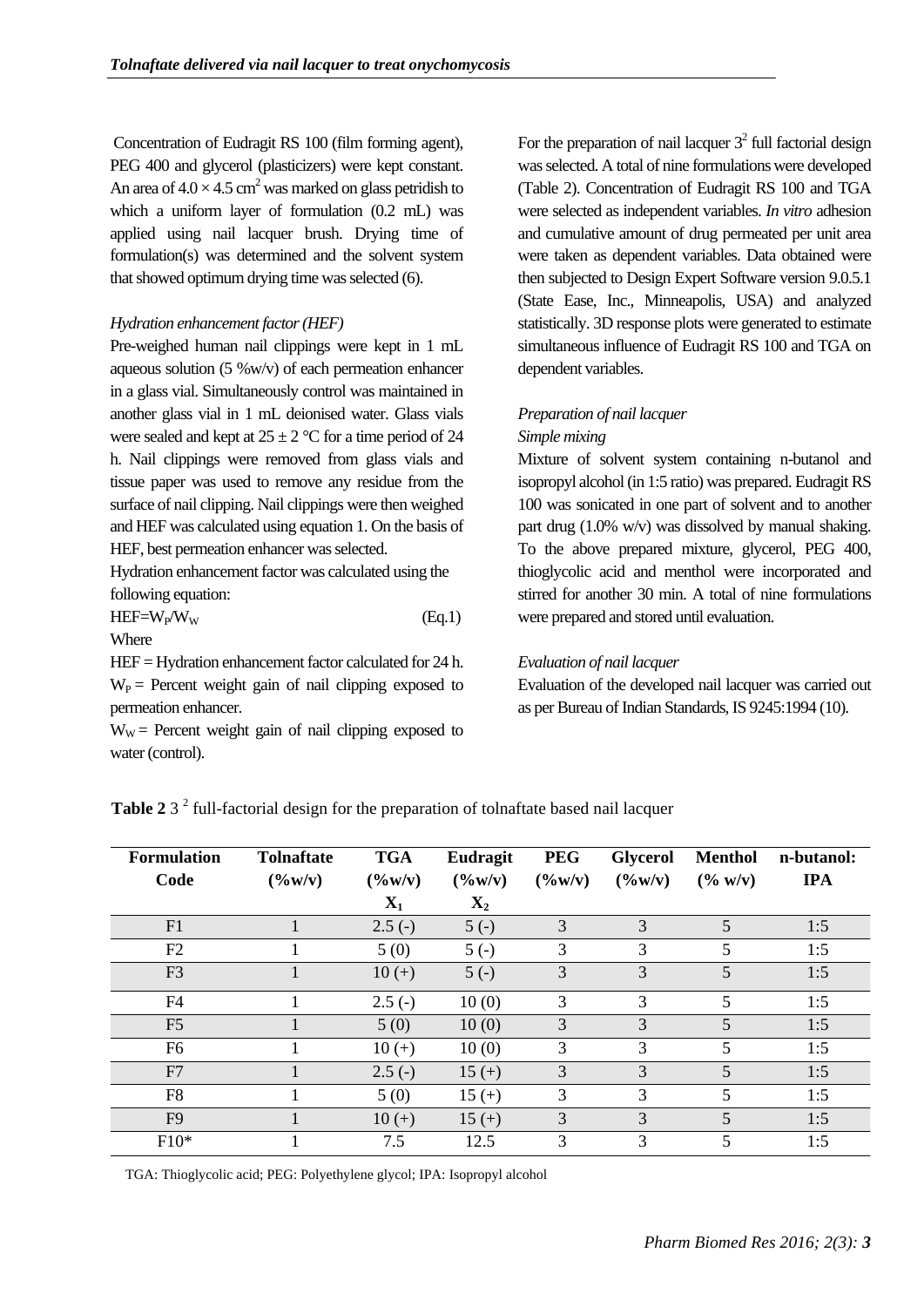## *Drying time*

An area of  $4.0 \times 4.5$  cm<sup>2</sup> was marked on glass petridish and a film of sample was applied with the help of nail brush. Time taken for film to dry was noted down using a stopwatch. The readings were obtained in triplicate.

## *Non-volatile content*

To the glass petridish of about 8 cm in diameter, accurately weighed  $1.0 \pm 0.2$  g sample was poured and spread evenly. The dish was placed in hot air oven (HICON, New Delhi, India) at  $105 \pm 2$  °C for 1 h. Petridish was removed, allowed to cool and weighed. The difference in weight was calculated.

## *Water resistance*

A film (100 μL) was spread evenly on the glass plate in an area of 2 x 2 cm<sup>2</sup> and dried at  $25 \pm 2$  °C. The glass plate was then weighed and immersed in water bath (HICON, New Delhi, India) maintained at 37 °C. It was removed after 24 h, wiped with tissue paper, reweighed. Difference in weight was then calculated.

#### *Blush test*

Sample (0.2 mL) was spread evenly over a glass plate  $(7.2 \times 2.4 \text{ cm}^2)$  and dried at room temperature. A glass beaker (250 mL) was filled to half its level with ordinary tap water. The plate was then immersed in the beaker so that the entire film was dipped in water and was allowed to remain as such for 24 h. The plate was removed, wiped with tissue paper, dried at room temperature for 4 h and checked for the presence of any blush.

#### *In vitro* adhesion

An area of around  $3.6 \times 2.4 \text{ cm}^2$  was marked on a glass plate. A drop of sample was applied and spread with nail lacquer brush. The film was allowed to dry at  $25 \pm$ 2 °C for 24 h. Entire film was covered with cellophane tape (Cosmos Tapes and Labels Pvt. Ltd., New Delhi, India) to which pressure was applied manually by thumb. The tape was then removed briskly. Area was calculated and percent film peel off was determined.

## *Ex vivo* permeation

*Ex vivo* permeation was conducted using Franz diffusion cell. Bovine hoof membrane was kept between donor and receptor compartment of diffusion cell with an effective surface area and receptor cell volume of 0.785 cm<sup>2</sup> and 10 mL, respectively. Nail lacquer equivalent to 6.84 mg of the drug was placed in donor compartment of Franz diffusion cell. Samples were withdrawn (1 mL) via sampling port at appropriate intervals till 72 h and analyzed spectrophotometrically at 267 nm and sink conditions were maintained. Cumulative amount of drug permeated per unit area (CDP/A) across the bovine hoof was plotted against time. Flux was calculated from the slope of the linear portion of graph and compared with the target flux (6).

## *Selection and evaluation of optimized formulation*

Optimized formulation was selected on the basis of highest desirability obtained in statistical validation of experimental design. Further, the optimized formulation was characterized for desired viscosity, *in vitro* antifungal activity and stability study*.*

## *Viscosity*

Accurately weighted 100 g of the sample was placed in beaker and viscosity of optimized formulation measured by Brookfield viscometer R/S-CPS using helipath spindle #3 at 60 rpm 25 °C.

## *In vitro* antifungal activity

Agar cup-plate method was used to determine *in vitro* antifungal activity against *Candida albicans*. Nutrient agar plates were prepared and sterilized by autoclaving at 120 ºC, 15 pounds pressure for 15 min. 30 mL nutrient agar media was then inoculated with fungal strain i.e. *C. albicans* (2 mL of inoculum to 100 mL of nutrient agar media). The mixture was then poured in two sterilized petriplates and three wells of 5 mm diameters were prepared via sterile borer in each petriplate. 0.2 mL each of optimized formulation, control formulation were transferred to the cups aseptically and labelled accordingly as optimized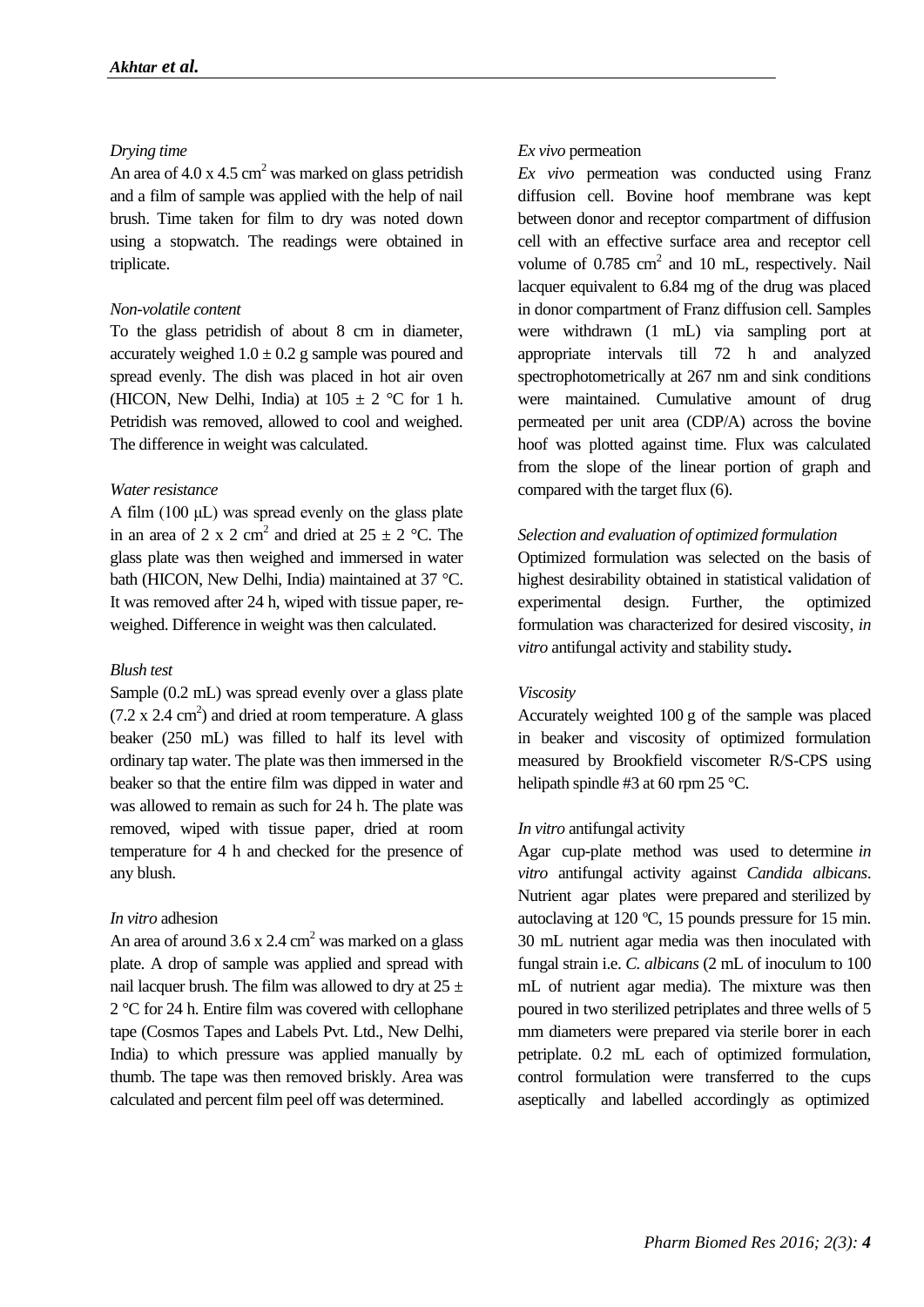and control formulation. Negative and positive controls were also prepared which consist of uninoculated media and media seeded with test organism but deprived of antifungal agent, respectively. The prepared petriplates were maintained at room temperature for 2 h to allow the diffusion of the solutions in to the medium and then incubated at 28 °C for 48 h (11). The diameter of zone of inhibition surrounding each of the well was recorded using (Antibiotic zone reader, HICON, New Delhi).

## *Stability studies*

Stability study was conducted by storing the optimized formulation at 4  $\degree$ C and 25  $\degree$ C for 1 month. The formulation was then evaluated for drying time, nonvolatile content, *in vitro* adhesion, water resistance and blush test, drug content and CDP/A.

*Statistical analysis and validation of experimental design* Effect of independent variables on dependent variables was optimized by Design Expert Software version 9.0.5.1 (State Ease, Inc., Minneapolis, USA). One way ANOVA was applied and polynomial equations were generated for cumulative drug permeated per unit area and *in vitro*  adhesion. Validation of experimental design was done using polynomial equation, for which extra design check point formulation F10\* was prepared and evaluated. F10\* was formulated as the average of lower and middle level of thioglycolic acid and Eudragit RS 100. The predicted value was calculated from reduced polynomial equation and compared with experimental value using paired t-test at 95% confidence interval (p  $< 0.05$ ).

## **Results**

## *Preliminary studies*

## *Optimization of solvent system ratio*

The study was conducted to select the ratio of solvent in order to formualte nail lacquer. The boiling point of n-butanol is 117.7 °C (12) and that of isopropyl alcohol was 82.4  $\degree$ C (13). Thus, the evaluation was done to select the solvent system (n-butanol and isopropyl alcohol) ratio that can display optimum drying time so that rate of evaporation is neither too slow nor too fast. Maximum drying time of 140 sec was obtained with S1 (Table 1) consisting of highest

volume of n-butanol. This was above the specified drying time of 1-2 min for a nail lacquer to form a film (14). While minimum drying time of 36 sec was observed with S4 containing least volume of n-butanol and highest volume of isopropyl alcohol. Drying time was found to be decreased with an increased concentration of isopropyl alcohol and lesser concentration of n-butanol to make a total volume of 10 mL. Furthermore, solvent system ratio with optimum drying time of 60 sec was selected for the preparation of nail lacquer.

## *Hydration enhancement factor*

Hydration enhancement factor was determined for the selection of permeation enhancer that will affect the permeation of drug across the nail plate when integrated in nail lacquer. It was observed that when used in concentration of 5% w/v, increase in the time of exhibition of hydration of nail clippings was observed. HEF of transungual permeation enhancers has a direct relationship with their transungual drug permeation enhancement efficiency. Nail weight gradually increased till 15 h beyond which no weight gain was noted suggesting the saturation of hydration. Time period for experimental purpose (24 h) was demonstrated. Use of the permeation enhancer can cause hydration of human nail clipping and regulate the hydration enhancement factor. A total of five permeation enhancers were screened for determination of HEF, and permeation enhancer had different mechanism of action by which it disturbs the structure of nail. Keratolytic agents like urea soften the nail plate and also cause damage to the nail plate surface (15). Surfactants like sodium lauryl sulphate, tween 20, reduce the surface tension resulting in enhanced wetting and thus increased permeability through water filled pores (16). Permeation enhancer affected the hydration capacity which changes the structure or affect physiochemical properties of nail. Accordingly, the HEF of various permeation enhancers varied widely in the range of 2.03 to 0.96. HEF was found to be maximum (2.03) for nail clipping drenched in solution of thioglycolic acid. Thioglycolic acid is a thiol compound that breaks disulphide bonds which can significantly disturb the structure of nail plate and result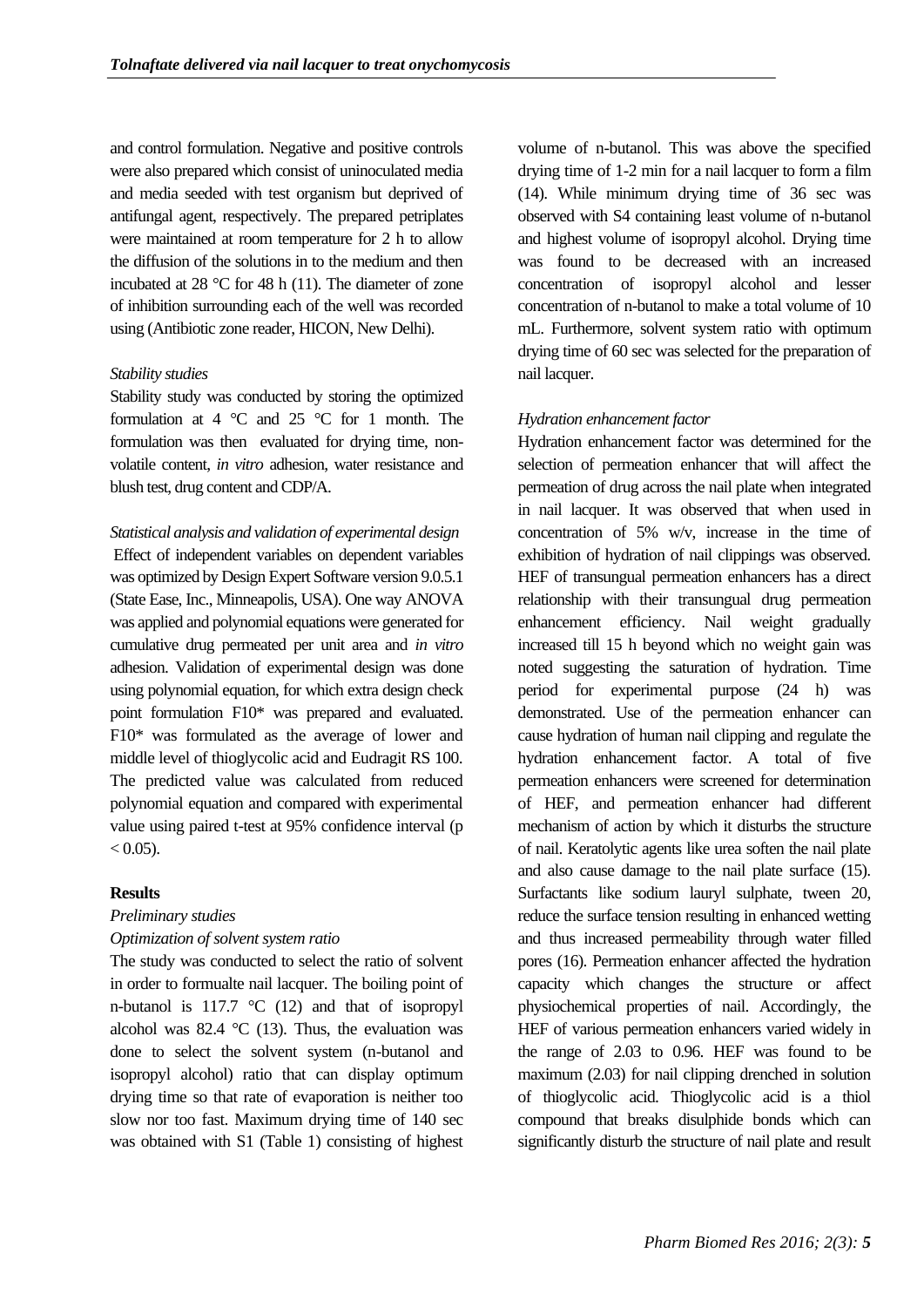in formation of new pores. As large number of disulphide bonds is present in nail keratin thus, nails were more susceptible to thioglycolic acid as compared to other permeation enhancer (17). This, guided the selection of thioglycolic acid.

#### *Preparation and evaluation of nail lacquer*

Nail lacquers were formulated using  $3^2$  factorial design and evaluated for drying time, non-volatile content, water resistance, blush test, *in vitro* adhesion, %CDP and antifungal activity.

#### *Drying time*

Drying time of nail lacquer varied from  $53.90 \pm 6.42$  to  $80.46 \pm 0.80$  sec (Table 3.) Optimum drying time in case of nail lacquer was found to be 1-2 min (7). All the formulations (F1-F9) showed the drying time in the desired range. It was found to be least for formulation F1 prepared with lower levels of TGA and Eudragit RS 100. Maximum drying time was observed in formulation F9  $(80.46 \pm 0.80 \text{ sec})$  and minimum in F1 formulation  $(53.90 \pm 6.42 \text{ sec})$ .

## *Non-volatile content*

Non-volatile content for all the nine formulations was found to be in range of  $91.66 \pm 0.33 - 98.53 \pm 0.36$  %.

Highest value of non-volatile content was observed in formulation F2 and minimum in case of formulation F1.

#### *Water resistance*

Nail lacquer resistance towards water was evaluated by water resistance test by calculating the weight loss occurred after immersion in water. The amount of water absorbed by the nail lacquer film after keeping in water for 24 hours was found to be less. Thus, all the formulation exhibited high water resistance

## *Blush test*

All the formulations passed the blush test. Absence of whitishness approved the blush test. Further, none of the formulation exhibited any blistering or peeling off.

#### *In vitro adhesion*

*In vitro* adhesion was found to be in range of  $2.78 \pm$ 0.64 to  $9.28 \pm 0.24$ . F9 formulation consisting of highest concentration of Eudragit RS 100 showed minimum adhesion of  $2.78 \pm 0.64\%$  film peel off while highest film peel off  $(9.28 \pm 0.24\%)$  in case of F1 was a result of low level of Eudragit RS 100. Overall, less than 10 % of the film peel off from all the formulations (Table 3) suggested acceptable adhesion (10).

**Table 3** Characterization of nail lacquer based formulations of tolnaftate (F1-F9).

| Drying time      | Non-volatile                       | Water      | <b>Adhesion</b> | <b>Blush</b> | $\%$ CDP         | <b>Flux</b>      | <b>Desirability</b> |
|------------------|------------------------------------|------------|-----------------|--------------|------------------|------------------|---------------------|
| (Sec)            | content $\left(\frac{9}{6}\right)$ | resistance | $(\%)$          | test         |                  | $(\mu g/cm^2/h)$ |                     |
| $53.90 \pm 6.42$ | $91.66 \pm 0.33$                   | High       | $9.28 \pm 0.24$ | Pass         | $57.59 \pm 1.75$ | $0.07 \pm 1.12$  | 0.05                |
| $63.31 \pm 4.68$ | $99.91 \pm 0.49$                   | High       | $8.33 \pm 0.51$ | Pass         | $64.75 \pm 1.63$ | $0.15 \pm 0.95$  | 0.17                |
| $65.42 \pm 1.46$ | $99.90 \pm 0.62$                   | High       | $6.66 \pm 0.42$ | Pass         | $75.60 \pm 1.97$ | $0.11 \pm 1.09$  | 0.34                |
| $69.26 \pm 6.00$ | $99.90 \pm 0.21$                   | High       | $5.59 \pm 0.66$ | Pass         | $55.33 \pm 1.21$ | $0.16 \pm 1.32$  | 0.42                |
| $70.24 \pm 5.62$ | $98.39 \pm 0.71$                   | High       | $5.12 \pm 0.28$ | Pass         | $62.49 \pm 0.91$ | $0.12 \pm 0.99$  | 0.60                |
| $72.14 \pm 4.87$ | $98.87 \pm 0.57$                   | High       | $4.33 \pm 0.35$ | Pass         | $72.90 \pm 1.62$ | $0.12 \pm 1.43$  | 0.85                |
| $77.80 \pm 1.93$ | $98.28 \pm 0.68$                   | High       | $4.10 \pm 0.47$ | Pass         | $46.74 \pm 2.74$ | $0.15 \pm 0.96$  | $0.00\,$            |
| $78.30 \pm 2.82$ | $98.27 \pm 0.45$                   | High       | $3.60 \pm 0.56$ | Pass         | $53.76 \pm 0.61$ | $0.12 \pm 1.01$  | 0.48                |
| $80.46 \pm 0.80$ | $98.53 \pm 0.36$                   | High       | $2.78 \pm 0.64$ | Pass         | $67.14 \pm 1.85$ | $0.11 \pm 1.37$  | 0.82                |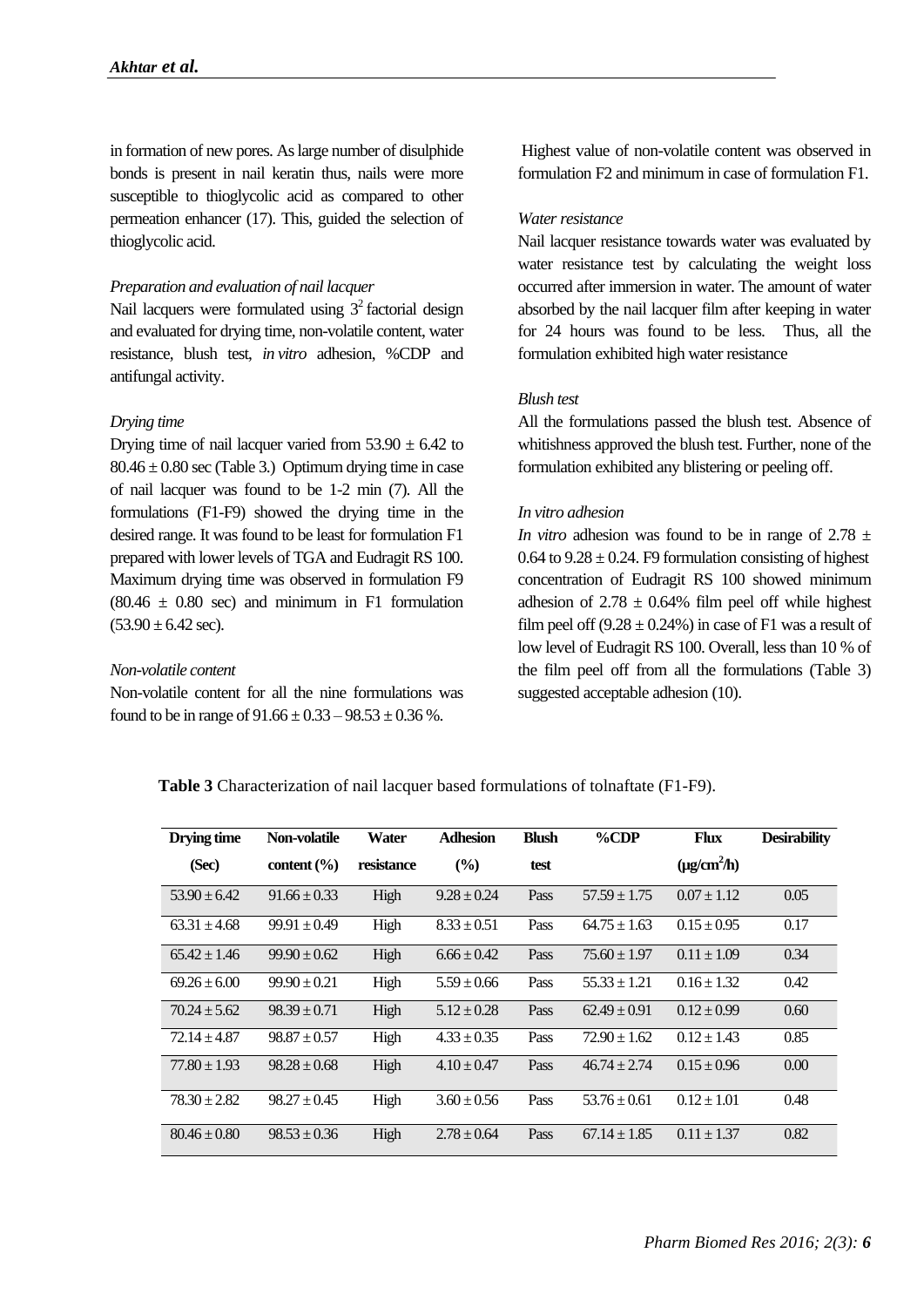## *Ex vivo permeation*

Percent cumulative drug permeated was found to be  $46.74 \pm 2.74 - 75.6 \pm 1.97$  for formulation F1- F9 (Table 3). Highest %CDP of  $75.60 \pm 1.97$  was observed in formulation F3 and lowest in formulation F7 (%CDP  $46.74 \pm 2.74$ ) (Figure 1). Target flux in case of topical drug delivery was determined by taking 60% of the target flux to achieve Css, where, Css is the drug concentration in plasma at steady state (18). Css of tolnafate was calculated as  $0.087 \mu g/cm^2/h$ . The flux of the formulations was determined from the slopes of permeation profiles.

Flux of formulations F1- F9 varied with the minimum value  $0.075 \pm 1.12 \text{ µg/cm}^2/\text{h}$  (F1) and maximum value  $0.166 \pm 1.32$  µg/cm<sup>2</sup>/h (F4). To elucidate the release mechanism, *ex vivo* permeation data was fitted to zero order, first order, Higuchi model, Hixson-crowell and Korsemeyer-peppas model. The data best fitted to the Higuchi model  $(r^2 0.9488 - 0.9492)$  that indicated the drug permeation to be diffusion controlled (Table 4). Further, to characterise the exact mechanism of drug permeation from polymeric film of nail lacquer, diffusion exponent (n) was calculated for all the formulations and was between 0.2812 and 0.3910 thus



**Figure 1** Percentage cumulative drug permeation profile of F1-F9 formulation

| <b>Formulation</b> |            | <b>Regression Coefficient</b> $(r^2)$ |                |         |             |  |
|--------------------|------------|---------------------------------------|----------------|---------|-------------|--|
| code               | Zero order | <b>First order</b>                    | <b>Higuchi</b> | Hixson- | Korsemeyer- |  |
|                    |            |                                       |                | crowell | peppas      |  |
| F1                 | 0.8745     | 0.9271                                | 0.9968         | 0.9123  | 0.9488      |  |
| F <sub>2</sub>     | 0.8273     | 0.9080                                | 0.9549         | 0.8228  | 0.8737      |  |
| F <sub>3</sub>     | 0.8991     | 0.9760                                | 0.9827         | 0.9584  | 0.8477      |  |
| F <sub>4</sub>     | 0.6775     | 0.7746                                | 0.8706         | 0.7455  | 0.6612      |  |
| F <sub>5</sub>     | 0.8174     | 0.8895                                | 0.9339         | 0.8656  | 0.8906      |  |
| F <sub>6</sub>     | 0.8940     | 0.9716                                | 0.9813         | 0.9520  | 0.8495      |  |
| F7                 | 0.8182     | 0.8741                                | 0.9452         | 0.8530  | 0.7951      |  |
| F <sub>8</sub>     | 0.8316     | 0.8919                                | 0.9513         | 0.8752  | 0.7886      |  |
| F <sub>9</sub>     | 0.8640     | 0.9314                                | 0.9492         | 0.9145  | 0.8939      |  |

**Table 4** Model fitting and coefficient of correlation describing independent variables and dependent response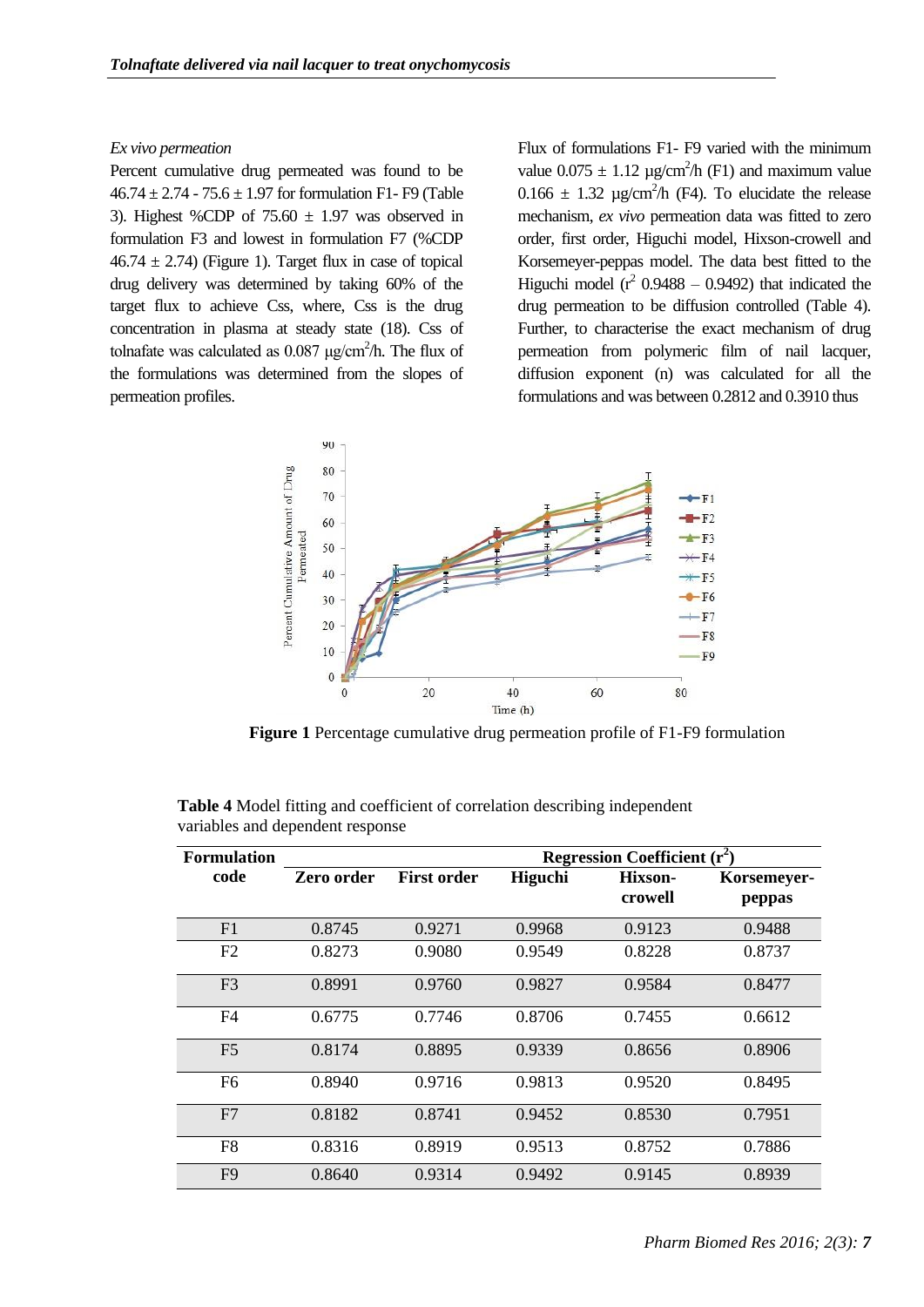drug permeation from all the formulations showed Fickian diffusion ( $n = 0.45$ ). The amount of drug permeated will be therapeutically equivalent to the amount of drug release. The higher the amount of drug permeated through the nail plates more it will be available to the target site for therapeutic effect.

*Statistical analysis and validation of experimental design* Effect of independent variables TGA and Eudragit RS 100 on dependent variables: (CDP/A) and *in vitro* adhesion (%film peel off) were assessed statistically using Design Expert software version 9.0.5.1. The mathematical equations generated for the response parameter(s) are expressed as:

% CDP =  $12.22 - 4.59A - 0.89B + 2.64A^2$  (Eq. 2) % Film peel of  $f = 62.10 - 5.05A + 9.33B - 2.64A^2 +$  $2.22B^2$ (Eq 3)

Considering these polynomial equations, the responses can be predicted at any value of Eudragit RS 100 and TGA. %CDP increased on simultaneously decreasing the concentration of Eudragit RS100 (Figure 2A). Similarly, *in vitro* adhesion also increased on simultaneously increasing the level of TGA independent variables (Figure 2B). Finally, the optimized formulation was selected on the basis of desirability. Extra design check point formulation was prepared to validate the design. From the polynomial equation the predicted value of %CDP and %film peel off was calculated as 64.13 and 10.14, respectively. Experimental values were determined as 59.67% and 9.81%, respectively.

Percent error of 4.46% and 0.33% between predicted and observed value indicates that  $3<sup>2</sup>$  factorial design used for the formulation of nail lacquer is validated.

## *Selection and evaluation of optimized formulation*

The optimized formulation of nail lacquer formulation was identified as F6 on the basis of maximum desirability (0.857). Optimized formulation was then evaluated and compared with the control formulation.

#### *Viscosity and stability*

Viscosity of the optimized formulation (F6) was found to be  $381.42 \pm 1.22$  cp. Stability test of optimized formulation (F6) was performed. The data revealed one month stability of (F6) formulation in terms of drying time, non-volatile content, water resistance, *in vitro* adhesion, blush test and % CDP (Table 5).

## *In vitro antifungal activity*

Antifungal activity was conducted for control solution and optimized nail lacquer formulation (F6) against *Candida albicans*. Positive and negative controls (Figure 3A and 3B) were also compared. On comparing the zone of inhibition, it was observed that more antifungal activity was exerted by F6 as more value of inhibition zone than control formulation  $(F6 > CF)$ (Figure 3C and 3D). Zone of inhibition showed by optimized formulation was  $2.83 \pm 0.86$  mm that was found to be more than zone of inhibition showed by control formulation of tolnaftate  $(1.53 \pm 0.61 \text{ mm})$ .



**Figure 2** 3D response surface plots showing the effect of independent variables (A) *in vitro* adhesion and (B) % CDP.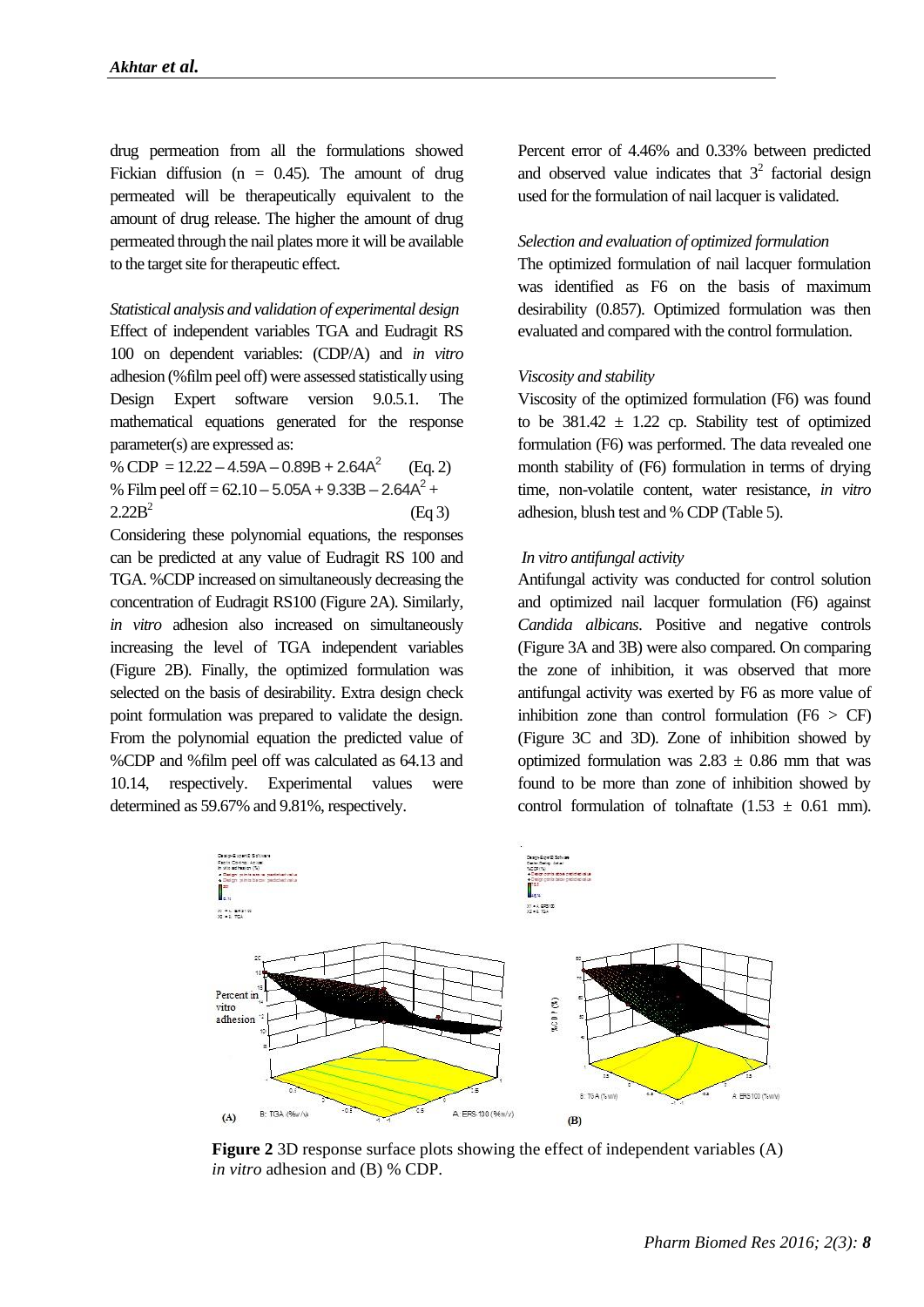## **Figure 3** *In vitro* anti fungal activity of (A) Positive control (B) Negative control (C) Control formulation (D) Optimized formulation

| Storage time<br>(days) | Drying time<br>(Sec) | Non-volatile<br>content $\left(\frac{9}{6}\right)$ | Water<br>resistance | <b>Blush</b><br>test | In vitro<br>adhesion $(\% )$ | <b>Percent</b><br>drug<br>content | $\%$ CDP         |
|------------------------|----------------------|----------------------------------------------------|---------------------|----------------------|------------------------------|-----------------------------------|------------------|
| $\Omega$               | $90.60 \pm 2.18$     | $94.63 \pm 0.76$                                   | High                | Pass                 | $8.74 \pm 1.10$              | $86.34 \pm 1.08$                  | $70.15 \pm 1.81$ |
| 15                     | $89.17 \pm 1.29$     | $97.88 + 1.39$                                     | High                | Pass                 | $7.91 + 1.23$                | $91.87 \pm 1.14$                  | $68.14 \pm 2.63$ |
| 30                     | $88.84 + 1.32$       | $95.82 + 1.26$                                     | High                | Pass                 | $7.03 + 1.19$                | $81.62 \pm 1.09$                  | $67.34 \pm 2.76$ |

**Table 5** Stability data of optimized nail lacquer based formulation (F6)

## **Discussion**

Onychomycosis is defined as a fungal infection affecting nails of finger or toes resulting in thickening, discoloration, and separation from the nail bed. Transungual drug delivery defined the drug transport across the nail to gain targeted drug delivery in order to treat nail diseases (19). Transungual drug transport system is thought to be quite effective to manage nail disorders because of its better adherence, localized action, which provides minimum systemic side effects (20). Ungual therapy provides several benefits over oral/systemic drug delivery such as preparation is easy compared to oral dosage forms like tablets, and so forth. It provides improved adherence and is suitable for those who are unable to take systemic medication (20). Nail lacquers have been employed as a cosmetic in order to provide protection to the nails and to decorate the nails. Medicated nail lacquers constitute an innovative type of formulation that have been used

for transungual drug delivery (21). Upon application to the nail plate, solvent evaporation takes place. The film left behind after solvent evaporation works like a drug depot. From this drug store, drug undergoes release and penetration across the nail for an optimum time period. High diffusion gradient is generated for drug permeation into the nail plate (22). Film formation on nail plate also causes reduction in water loss from the surface of nail surface into the atmosphere. Hyperhydration of the upper nail plate layers takes place, further assisting in drug diffusion. The active agent penetration can further be improvised via use of penetration enhancers like thiol compounds, hydrating agents, and keratolytic agents (23).

Nail lacquer based formulation were developed in the present investigation using  $3^2$  factorial design. All the prepared formulations were then analyzed for drying time, non-volatile content, water resistance, blush test,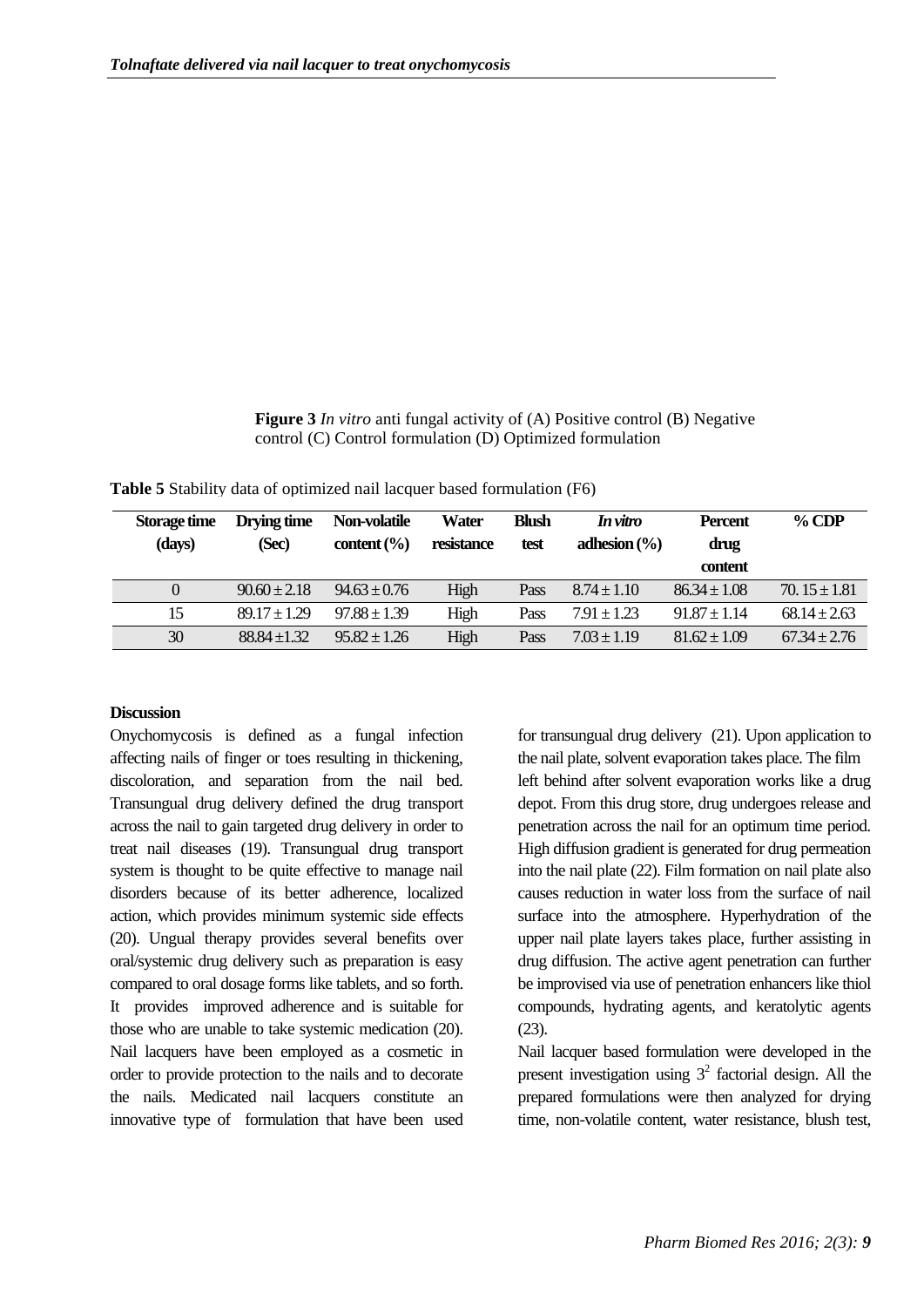*in vitro* adhesion*, ex vivo* permeation investigation. Drying time was considered an important evaluation parameter for developed nail lacquers. As, it was reported that very less drying time leads to poor flow of lacquer. Thus, resulting in uneven and streaky application and making the film dull. Also, the residence time of sample on nail lacquer brush will get reduced thus making the application of nail lacquer on nail plate difficult. Whereas hardening of nail lacquer and poor pick of the lacquer on brush may occur as a result of very high drying time. Therefore, the presence of optimum drying time of 1-2 min is considered to be desirable (24). From drying time analysis, it was observed that all the values were within the reported optimum range. Determination of non-volatile content gives the information about the amount of coverage that can acquired by the nail lacquer. Solvent present in the formulation gets evaporated leaving solid components behind that provides coverage to the entire nail plate (25). Non-volatile content depends upon the concentration of polymer used and was found to be directly proportional to the concentration of Eudragit. Formulation F9 exhibited maximum non-volatile content because of the presence of highest concentration of Eudragit RS 100. Nail lacquer resistance towards water was determined by water resistance test. Uptake of water followed by surface erosion from the film may lead to weight loss and it depends on the solubility of film in media (26). Eudragit RS 100 helps in the formation of water insoluble film (27) and thus none or negligible loss occurs in weight was observed. Blush test was performed to monitor the physical changes like any blistering or peeling off of nail lacquer film when exposed to water or external environment. All the formulations showed optimum lustre and retained their lustrous value even after the test. Besides all these characteristics, nail lacquer should be well adherent to the nail plate in order to form a film over the nail plate. Thus, good adhesive characteristics are required. To check this, *in vitro* adhesion study was carried out. Films prepared with Eudragit showed optimum adhesive properties (28). Therefore, with an increased concentration of Eudragit, the percent peel off of film was observed to get reduced. However, the effect of TGA on the film strength was observed to be insignificant. Further, *ex vivo* permeation study was conducted to evaluate the permeation across the membrane for transungual drug delivery. The amount of drug permeated per unit area per unit time (flux) using bovine hoof membrane was determined in phosphate buffer, pH 7.4. Eudragit RS 100 was used as a film forming agent and release retardant for nail lacquer preparation and it exhibited a negative effect on %CDP, when the concentration of Eudragit RS 100 increased. %CDP was found to be increased with decreased concentration of Eudragit RS 100 and increased concentration of TGA. As Formulation F3 containing lowest concentration of Eudragit RS 100 and highest concentration of thioglycolic acid showed maximum % CDP. Formulation F7 containing highest concentration of Eudragit RS 100 and lowest concentration of TGA showed minimum %CDP. TGA, being a thiolic compound contain sulphydryl group (-SH) and is responsible for the cleavage of disulphide bonds present in nail keratin. The effect of thioglycolic acid was attributed to its small molecular weight and damage caused by it on the keratin network. Whereas it causes reduction in the lipid content in dorsal nail layer and thus disturbing the nail structure (29). The disulfide links are reported to be present in bovine hoof as well, thus TGA was found to be effective as permeation enhancer in transporting tolnaftate across the experimental membrane. Furthermore, target flux is considered to be an important parameter in evaluating permeation efficacy in case of formulations achieving effective permeation. Target flux is defined as the minimum flux required by the drug to undergo permeation across the semi-permeable membrane in order to gain optimum therapeutic effect. The experimental flux value(s) of all the formulations was found to be greater than required target flux indicating the capability of formulations to achieve therapeutic levels. Extra design check point formulation was developed in order to validate the design. Minute error between predicted and observed values depicted that the design has been validated. Formulation F6 was then selected as an optimized formulation and characterized for viscosity, antifungal activity and stability study. Desirable viscosity exhibited an essential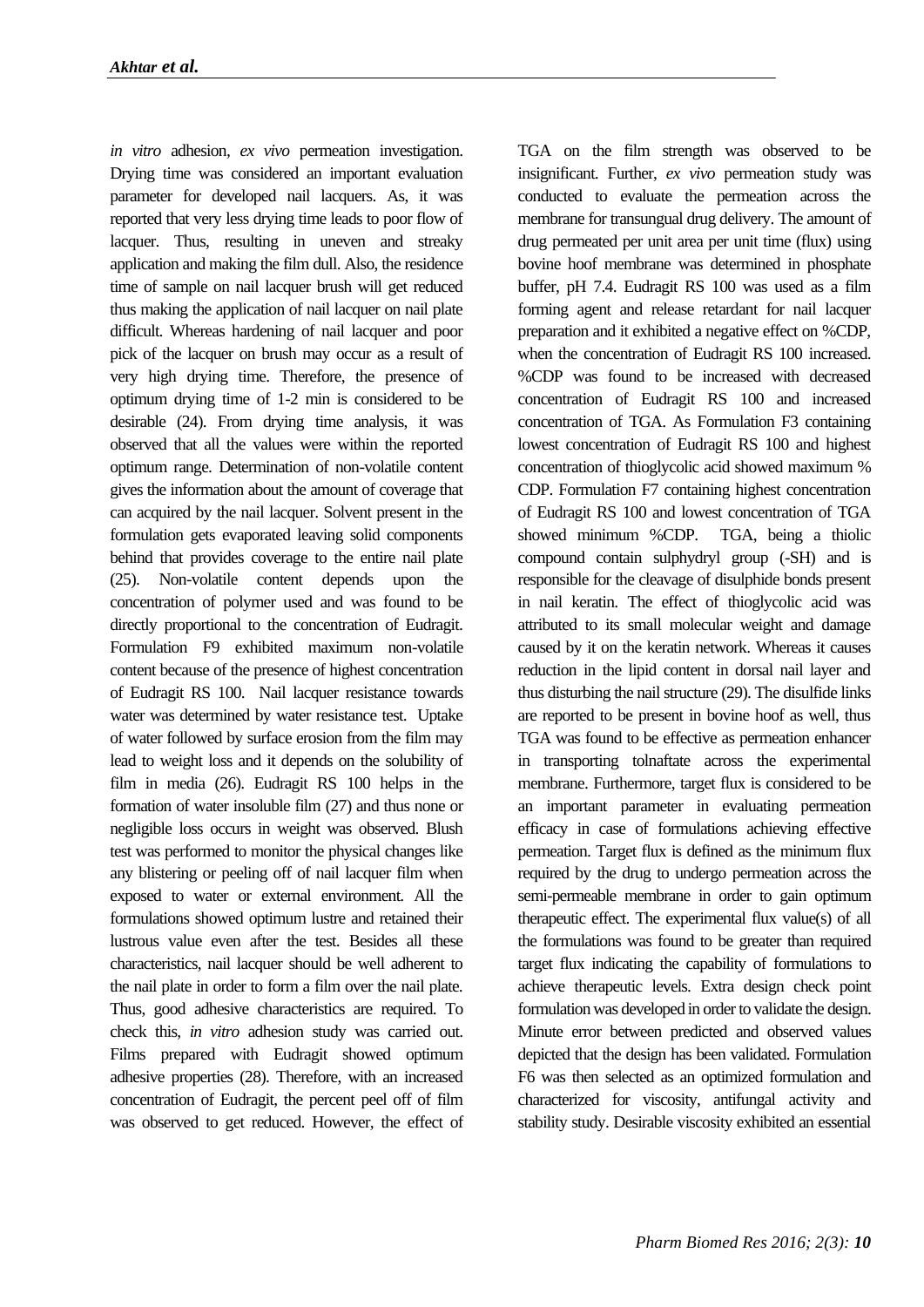role in impeding the drug permeation from the nail lacquer (6). Formulation F6 was found to possess optimum viscosity with stability for the period of one month. As no significant difference  $(p > 0.05)$  was observed in the values of drying time, non-volatile content, water resistance, *in vitro* adhesion, blush test and %CDP. Further, effective antifungal activity was exhibited by the optimized formulation. As higher drug content present in the optimized nail lacquer allowed higher diffusion of drug through the fungal cell membrane, exerting better antifungal activity than control formulation. Thus, it can be put into conclusion that tolnaftate nail lacquer formulation exerts effective antifungal activity than control solution.

#### **References**

- 1. Akhtar N, Sharma H, Pathak K. Onychomycosis: potential of nail lacquers in transungual delivery of antifungals. Scientifica 2016; Article ID 1387936.
- 2. Roberts DT, Taylor WD, Boyle J. Guidelines for treatment of onychomycosis. Br J Dermatol 2003; 148: 402–10.
- 3. Westerberg DP, Voyack MJ. Onychomycosis: current trends in diagnosis and treatment. Amer Fam Phy 2013; 88: 762–70.
- 4. Shivakumar HN, Juluri A, Desai BG, Murthy SN. Ungual and transungual drug delivery. Drug Develop Ind Pharm 2012; 38: 901–11.
- 5. Firoz S, Sirisha MN, Rajalakshmi R. Transungual drug delivery system: a review. Int J Innov Drug Disc 2011; 1: 9–14.
- 6. Joshi M, Sharma V, Pathak K. Matrix based system of isotretinoin as nail lacquer to enhance transungal delivery across human nail plate. Int J Pharm 2015; 478: 268–77.
- 7. Kute SB, Saudagar RB. Formulation and evaluation of tolnaftate loaded topical emulgel. Inventi J 2014; 4: 14-29.
- 8. Jan S, Bora D, Bhise K. Preungual drug delivery systems of terbinafine hydrochloride nail lacquer. Asian J Pharm 2008; 2: 53-6.
- 9. Meghana G, Karri VVSNR, Talluri SV, Gunda R, Channareddy SR, Ganesh GNK. Formulation and evaluation of tolnaftate loaded topical liposomal gel for effective skin drug delivery to treat fungal diseases. J Chem Pharm Res 2014; 6: 856-66.
- 10. Nail polish (Nail enamel) Specification, Bureau of Indian Standards, IS 9245, 1994; PCD 19: Cosmetics.
- 11. Jaiswal M, Kumar M, Pathak K. Zero order delivery of itraconazole via polymeric micelles incorporated in situ ocular gel for the management of fungal keratitis. Coll Surf B: Biointerf 2015;130: 23-30.

#### **Conclusion**

In the present study, a novel medicated nail lacquer based formulation of tolnaftate was successfully developed and tested for its effectiveness in enhancing the penetration across the bovine hoof and nail plate. Developed system adheres to the nail plate for longer period of time, providing sustained drug release. Thus, it can be concluded from this investigation that nail lacquer based formulation could proved to be fruitful in delivering antifungal drug effectively. These can be efficiently used in the management of onychomycosis.

## **Conflict of interest**

Authors had declared no conflict of interest

- 12. Muzikova Z, Simscek P, Pospisil M, Sebor G. Density, viscosity and water phase stability of 1-butanol-gasoline blends. J Fuels 2014;1:1-7.
- 13. Rowe, R.C, Sheskry, P.J, Owen SC. Handbook of Pharmaceutical Excipients: 5th ed. Pharmaceutical press, London; 2006.
- 14. Sharma PP. Cosmetics- formulation, manufacturing and quality control, 4th ed. Vandana publications (India) Pvt. Ltd, Delhi; 2008.
- 15. Murdan S. Drug delivery to the nail following topical application. Int J Pharm 2002; 236: 1-26.
- 16. Chouhan P, Saini TR. Hydration of nail plate: Anovel screening model for transungual drug permeation enhancers. Int J Pharm 2012; 436: 179-82.
- 17. Nieto LN, Begona M, Otero-Espinar JF. Thermogelling hydrogels of cyclodextrin/poloxamer polypseudorotaxanes as aqueous-based nail lacquers: Application to the delivery of triamcinolone acetonide and ciclopirox olamine. Eur J Pharm Biopharm 20013; 83: 370-7.
- 18. Keshri L, Pathak K. Development of thermodynamically stable nanostructured lipid carrier system using central composite design for zero order permeation of econazole nitrate through epidermis. Pharm Dev Technol 2013; 18: 634-44.
- 19. Hussan D, Choudhary SR, Sharma D, Bhandari V, Singh M. Transungual drug delivery-a novel approach of unique features. Indo Amer J Pharm Res 2013; 3: 4460–70.
- 20. Kumar PT, Narayana RP. Transungual drug delivery: a promising rote to treat nail disorders. Int J Pharm Res Rev 2013; 2: 22–33.
- 21. Rajendra VB, Baro A, Kumari A, Dhamecha DL, Lahoti SR, Shelke SD. Transungual drug delivery: an overview. J Appl Pharm Sci 2012; 2: 203–9.